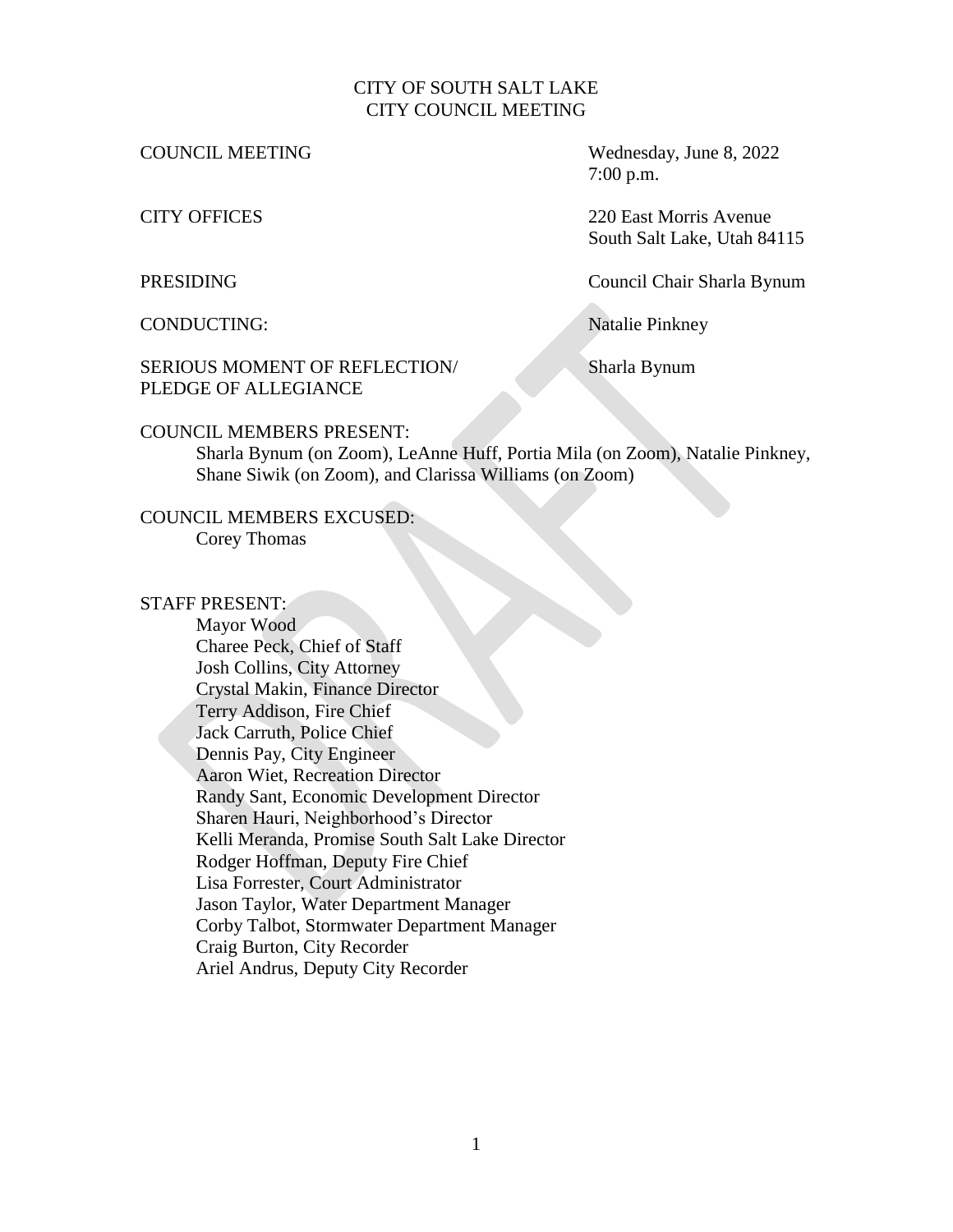# **APPROVAL OF MINUTES April 27, 2022 Regular Meeting May 11, 2022 Regular Meeting May 25, 2022 Work Meeting**

Council Member Huff made a motion to approve the minutes listed above.

| MOTION:        | LeAnne Huff       |
|----------------|-------------------|
| <b>SECOND:</b> | Clarissa Williams |
| Voice Vote:    |                   |
| Bynum:         | Yes               |
| Huff:          | Yes               |
| Mila:          | Yes               |
| Pinkney:       | Yes               |
| Siwik:         | Yes               |
| Thomas:        | Absent            |
| Williams:      | Yes               |
|                |                   |

# **NO ACTION COMMENTS**

- **1. SCHEDULING.** The City Recorder informed those at the meeting of upcoming events, meetings, activities, etc.
- **2. CITIZEN COMMENTS/QUESTIONS.**
- **3. MAYOR COMMENTS.**
- **4. CITY ATTORNEY COMMENTS**. None.
- **5. CITY COUNCIL COMMENTS.**
- **6. INFORMATION – Flash Vote Update**

## **UNFINISHED BUSINESS**

**1. Council Rules Update and Discussion**

Council Member Mila made a motion to move this item to Unfinished Business for a future meeting to be determined

MOTION: Portia Mila SECOND: LeAnne Huff Roll Call Vote: Bynum: Yes Huff: Yes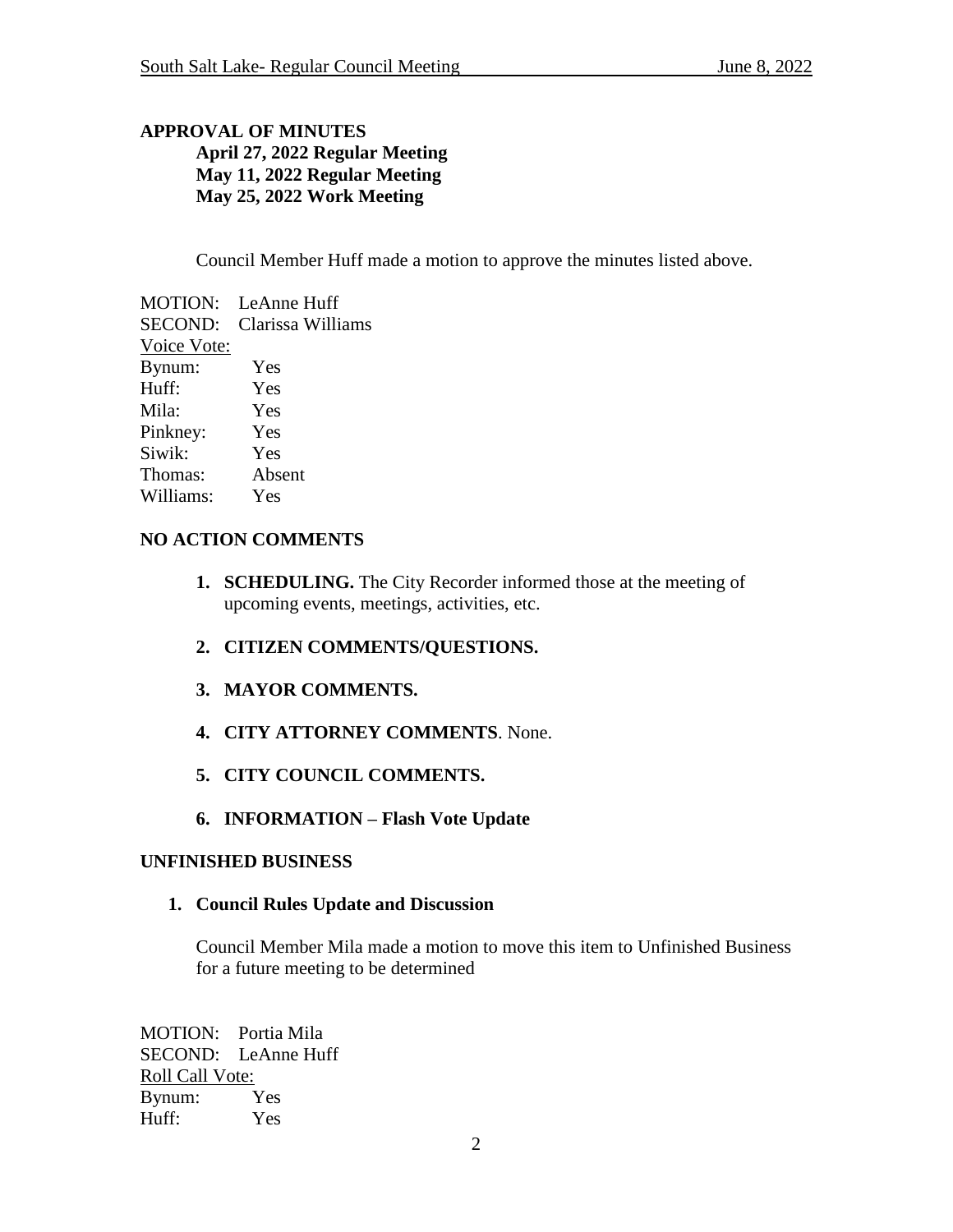| Mila:     | Yes    |
|-----------|--------|
| Pinkney:  | Yes    |
| Siwik:    | Yes    |
| Thomas:   | Absent |
| Williams: | Yes    |

### **NEW BUSINESS**

**1. Naming of Community Garden Discussion**

### **PUBLIC HEARING**

## **To receive public input regarding the adoption of the South Salt Lake City budget for fiscal year July 1, 2022 to June 30, 2023**

Council Member Mila made a motion to move the budget to Unfinished Business for June 15, 2022

MOTION: Portia Mila SECOND: LeAnne Huff Voice Vote: Bynum: Yes Huff: Yes Mila: Yes Pinkney: Yes Siwik: Yes Thomas: Absent Williams: Yes

Council Member Mila made a motion to adjourn.

MOTION: Portia Mila SECOND: LeAnne Huff Voice Vote: Bynum: Yes Huff: Yes Mila: Yes Pinkney: Yes Siwik: Yes Thomas: Absent Williams: Yes